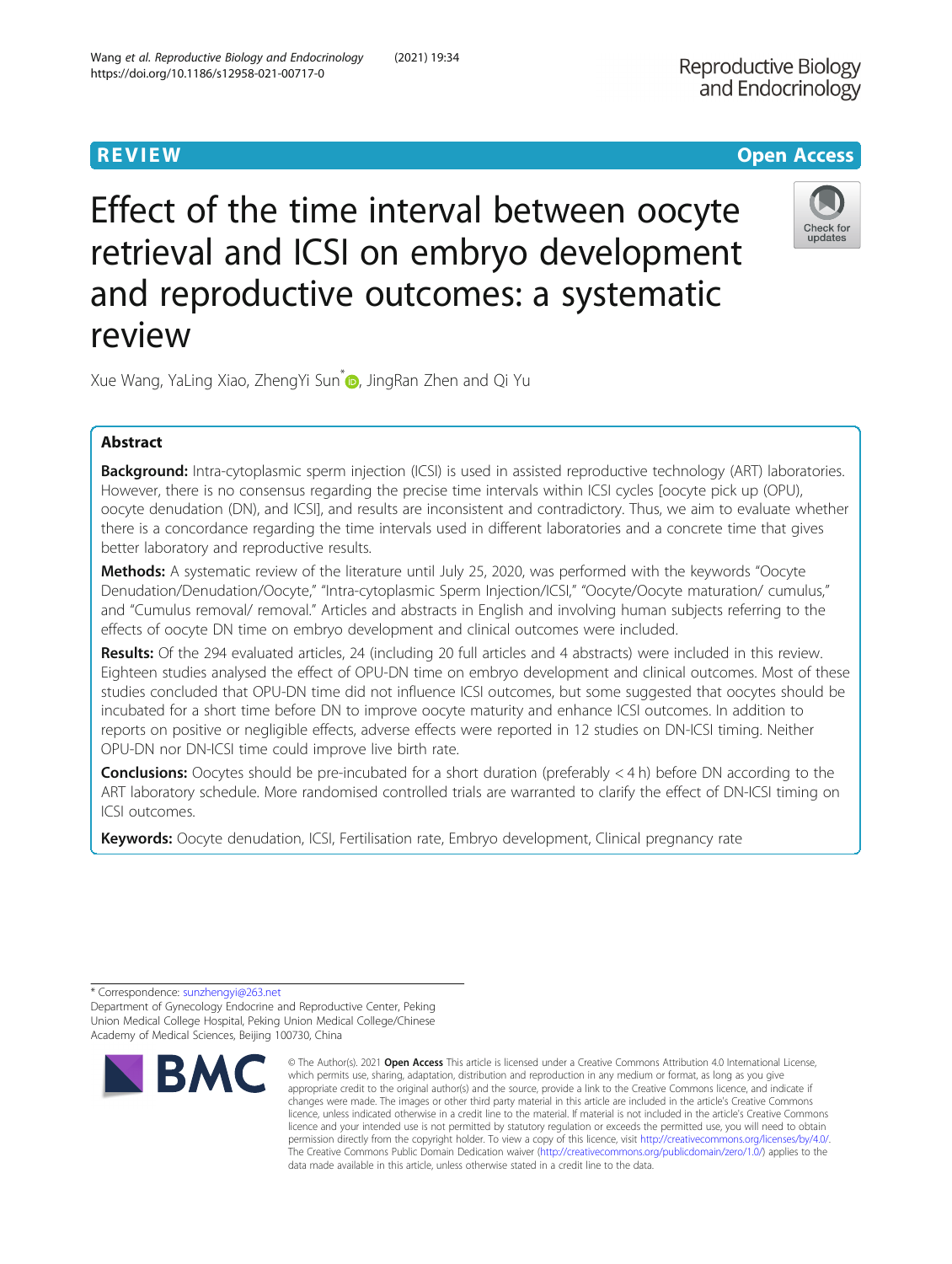#### Background

Intra-cytoplasmic sperm injection (ICSI) is a technique to achieve fertilisation for couples with severe male infertility, in which the sperm is inserted into the cytoplasm of the oocyte [[1\]](#page-10-0). After oocyte collection, the cumulus cells need to be denudated before ICSI, a process called oocyte denudation (DN). However, different assisted reproductive technology (ART) laboratories implement different protocols depending on their daily workload and different time intervals, including the time of oocyte pick up (OPU), DN, and ICSI [\[2](#page-10-0)–[5](#page-10-0)].

During follicular development, cumulus cells that surround the oocytes can promote maturation of cytoplasm and nucleus of the oocytes through an autocrine/paracrine mechanism and communicate through gap junction [\[6](#page-10-0), [7](#page-10-0)]. Before ovulation, cumulus cells proliferate widely and provide basic nutrition for oocytes to support their development. Additionally, cumulus cells also participate in meiotic arrest, transcription regulation, and induction of cytoplasmic maturation [[8](#page-10-0), [9](#page-10-0)]. After ovulation, oocytes resume meiotic separation under Leutinizing Hormone (LH) stimulation; they complete the first meiosis, stop at the second meiosis metaphase (MII), and reach meiotic maturation  $[10]$  $[10]$ . Simultaneously, cumulus cells produce hyaluronic acid and expand in vitro, and further induce oocyte cytoplasmic maturation by stimulating gene expression and reducing oxidative stress [[11,](#page-10-0) [12](#page-10-0)]. Research shows that after ovulation induction, gap junctions between cumulus cells around oocytes continue to exist, whereas distant junctions disappear. Using this strategy, intact cumulus cells can use gap junctions between oocytes to promote oocyte maturation [\[13](#page-10-0)]. However, DN must be performed prior to ICSI for two reasons: a) the cumulus cells affect the entrance of the injection needle, and that a cumulusoocyte-complex (COC) cannot be held properly by the holding pipette; b) oocyte maturity must be assessed since only mature oocytes that have reached the MII stage should be injected. Moreover, the polar body has to be placed at 12 or 6 o'clock positions to avoid the oocyte spindle from being damaged [[14](#page-10-0)].

Therefore, an important question arises: When should the cumulus cells around the oocytes be removed to obtain the optimal ICSI outcome? Though many researchers have tried to confirm the optimal timing intervals in ICSI procedures, these time intervals and their impact on the outcomes of ICSI cycles remain controversial. Some studies have found that prolonging the incubation periods between oocyte pickup (OPU) and DN can improve the rates of fertilisation and blastocyst formation, which is conducive to embryo development. It is suggested that oocytes should be incubated for a few hours before DN  $[15–17]$  $[15–17]$  $[15–17]$  $[15–17]$ . However, recent studies in mice have shown that prolonged incubation time before DN can induce oocyte apoptosis. In contrast, some studies suggest DN immediately after oocyte retrieval [[18\]](#page-10-0). Other studies found that prolonging the time of OPU-DN could not improve the rates of fertilisation or clinical pregnancy [\[5](#page-10-0), [19\]](#page-10-0). A negative correlation between the time of DN and ICSI has also been reported, i.e., longer DN-ICSI time lowers the fertilisation rate, and may lead to adverse pregnancy outcomes [[17,](#page-10-0) [20](#page-10-0)]. Therefore, the aim of this study was to systematically analyse and review the published literature on

the impact of time intervals on embryo development and clinical outcomes and determine the optimal time

#### Materials and methods

intervals during ICSI cycles.

PubMed and the Embase databases were searched for relevant studies and reviews using the following keyword combinations: 1) 'Oocyte Denudation/Denudation/Oocyte' and 'Intra-cytoplasmic Sperm Injection/ICSI' and 2) 'Oocyte/Oocyte maturation/ cumulus' and 'Cumulus removal/ removal.' The search strategy was limited to articles published in English involving human subjects, with the last search performed on 25 July 2020. Articles that described the effect of DN time on embryo development and clinical outcomes were included in this study, with the additional requirement that they should include at least one of the following indicators: mature egg rate, fertilisation rate, high-quality embryo rate, cleavage rate, blastocyst formation rate, implantation rate, clinical pregnancy rate, and live birth rate. The specific selection process is shown in Fig. [1](#page-2-0).

#### Results

#### Design and methodology of the studies

A total of 294 articles were identified in our initial search, of which 24 (four abstracts and twenty articles) were selected for this review. Among the twenty-four studies, sixteen were retrospective, and only eight were prospective. The characteristics of the studies that we included in the relationship between oocyte DN time and ICSI outcomes are presented in Table [1](#page-3-0). Two of these studies utilised donor oocytes [[19,](#page-10-0) [28\]](#page-11-0), and the study of Bárcena et al. [[19](#page-10-0)] included both fresh and freeze-thawed oocytes. Therefore, to avoid the impact of freezing on oocytes, only fresh oocyte data from their study were included. The other 22 studies used autologous oocytes from patients themselves. Three abstracts did not mention the ovarian stimulation protocol [[27](#page-11-0), [28,](#page-11-0) [30](#page-11-0)]. Of the other 21 studies, those prior to 2011 used the GnRH agonist protocol (GnRHa). Later studies used GnRHa and GnRH antagonists (GnRH ant) except for one that only used GnRH ant. Additionally, there has been one study on natural cycles and micro-stimulation protocols [\[29\]](#page-11-0). Five studies did not mention the time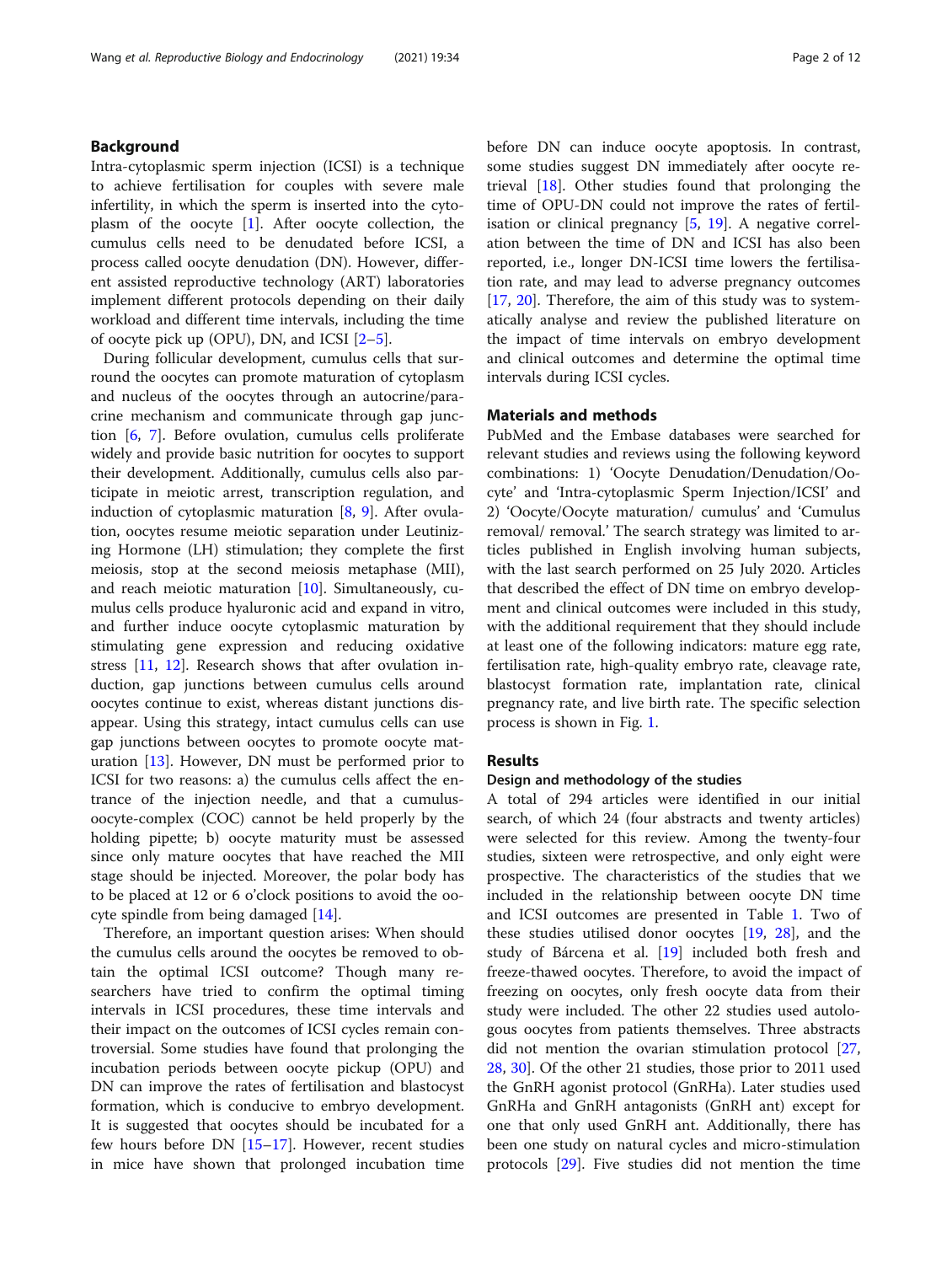<span id="page-2-0"></span>

from human chorionic gonadotropin (HCG) administration to oocyte collection. Most of the other studies used approximately 36 h, with the shortest time being 34 h [\[5](#page-10-0), [26,](#page-11-0) [35\]](#page-11-0), and the longest time being more than 39 h [\[34](#page-11-0)]. Four studies recorded the time with an automatic radiofrequency-based system (RI-Witness, Research Instruments, UK) [\[19](#page-10-0), [20,](#page-10-0) [32,](#page-11-0) [35](#page-11-0)], and the others recorded the time manually. Of the 24 studies, 14 did not mention the environment in which oocytes were incubated, while 7 mentioned 20%  $O_2$ , and only 3 used 5%  $O_2$  [\[15](#page-10-0), [32](#page-11-0), [35\]](#page-11-0). Eighteen studies analysed the effect of OPU-DN time on embryo development or pregnancy outcomes. Patrat et al. [[17\]](#page-10-0) analysed an interval of 0.5 h, whereas Pujol [\[20](#page-10-0)] and Bárcena et al. [[19\]](#page-10-0) were grouped according to a decile. Six of the studies conducted ICSI immediately after DN. One study was grouped according to HCG-DN [\[35](#page-11-0)]. Twelve studies analysed the influence of DN-ICSI time on the outcomes; however, in one study that used a fixed DN time, objects were grouped by OPU-ICSI time [\[24](#page-10-0)].

#### Impact of OPU-DN on oocyte maturation rate

The oocyte maturation rate was analysed in 16 studies (Table [2](#page-4-0)), and 11 studies suggested that prolonging

OPU-DN time did not increase the oocyte maturation rate. The other five studies concluded the opposite trend, and one of them found that oocyte maturation was remarkably lower with immediate degranulation than with 4-h incubation with intact cumulus (80.5% vs. 91.9%) [\[2](#page-10-0)]. A considerable difference in the oocyte maturation rate was also found between the 2-h and 4-h incubation periods (78.40% vs. 84.81%) [\[28\]](#page-11-0).

#### Impact of OPU-DN on fertilisation rate and embryo development

Seventeen studies reported data on the effect of OPU-DN on fertilisation rate. Among them, 11 reported no significant effect of OPU-DN time on fertilisation rate, which was similar to the conclusion of a recent study, suggesting no correlation between OPU-DN time and fertilisation rate  $[33]$  $[33]$ . However, six studies considered that OPU-DN time did affect fertilisation rate, and five of these believed that the fertilisation rate would increase with the extension of OPU-DN time [\[2](#page-10-0), [4](#page-10-0), [15,](#page-10-0) [17,](#page-10-0) [23](#page-10-0)]. Another study found that the fertilisation rate was the highest when oocytes were degranulated within 2 h, compared with that at 2–3 h or longer duration (91.2% vs. 87.3% vs 82.0%, respectively) [[29](#page-11-0)].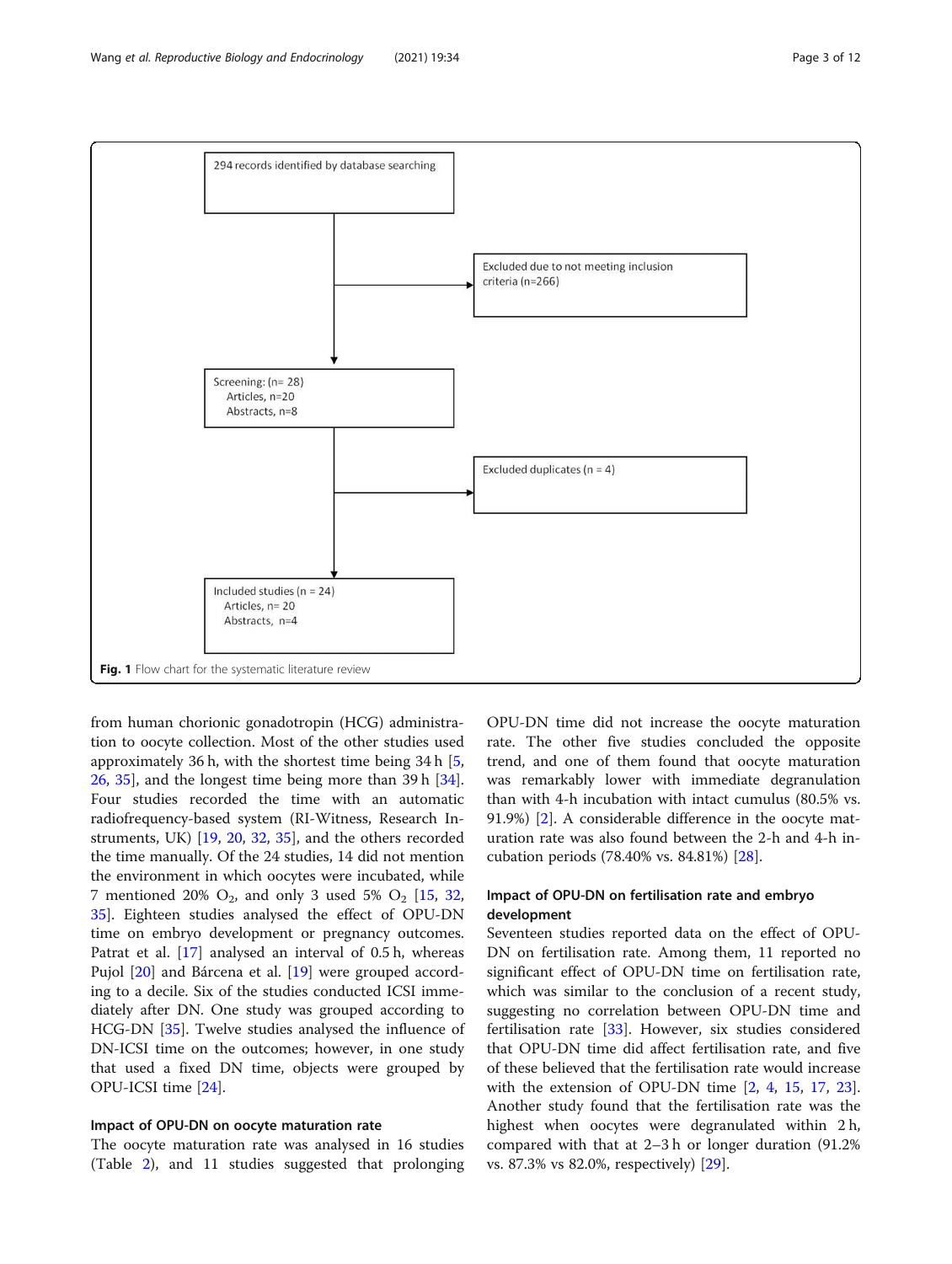| Author                         | Study<br>design | N       | Protocol<br>for COH   |           | $O2%$ Timing<br>control | <b>HCG-OPU</b><br>(h) | OPU-DN<br>(h) | <b>DN-ICSI</b><br>(h)  | OPU-ICSI<br>(h) | Grouping criteria                                                                                                                                                                                          |
|--------------------------------|-----------------|---------|-----------------------|-----------|-------------------------|-----------------------|---------------|------------------------|-----------------|------------------------------------------------------------------------------------------------------------------------------------------------------------------------------------------------------------|
| Velde et al. (1998 [21])       | PS              | 60      | GnRHa                 | <b>NM</b> | $\circ$                 | 36                    | $1 - 6$       | $0 - 4$                | $1 - 6$         | Three groups: ①OPU-DN: 1-2 h, DN-ICSI:<br>0 h or 4 h; @OPU-DN: 1-2 h and DN-ICSI:<br>0 h or OPU-DN: 5-6 h and DN-ICSI: 0 h;<br><b>@OPU-DN: 1-2 h and DN-ICSI: 4 h or</b><br>OPU-DN: 5-6 h and DN-ICSI: 0 h |
| Yanagida et al. (1998) [22] PS |                 | 544     | GnRHa                 | <b>NM</b> | $\circ$                 | > 35                  | $1 - 11$      | $\circ$                | $1 - 11$        | Grouped by OPU-DN: 1-3 h; 3-5 h; 5-7 h;<br>7-9h; 9-11 h                                                                                                                                                    |
| Rienzi et al. (1998) [23]      | RS              | 95      | GnRHa                 | 20%       | $\circ$                 | 36                    | $2 - 12$      | 0                      | $2 - 12$        | Grouped by OPU-DN: $\leq$ 3 h; 3–6 h; 6–9 h;<br>$9 - 12h$                                                                                                                                                  |
| Andrews et al. (2001) [24]     | RS              |         | 1210 GnRHa            | <b>NM</b> | 0                       | 36                    | $0 - 1$       | Some time 0-5          |                 | Grouped by OPU-ICSI: $<$ 3 h; 3–5 h; $>$ 5 h                                                                                                                                                               |
| Hassan et al. (2001) [2]       | PS              | 141     | GnRHa                 | 20%       | $\circ$                 | <b>NM</b>             | $0 - 4$       | $0 - 4$                | $0 - 4$         | Three groups: <b>OOPU-DN: 0 h and DN-ICSI</b><br>0 h; $\oslash$ OPU-DN: 4 h and DN-ICSI: 0 h;<br>@OPU-DN: 0 h and DN-ICSI: 4 h                                                                             |
| Jacobs et al. (2001) [25]      | RS              | 432     | GnRHa                 | 20%       | $\circ$                 | 36                    | $> 0 - 4$     | 0                      | $> 0 - 4$       | Grouped by OPU-DN: 0-2 h; 2-3 h; 3-4 h;<br>>4 h                                                                                                                                                            |
| Ho et al. (2003) [26]          | RS              | 64      | GnRHa                 | <b>NM</b> | О                       | 34                    | $1 - 8$       | 0                      | $1 - 8$         | Grouped by OPU-DN: < 2.5 h; 2.5-3.5 h;<br>$3.5 - 4.5$ ; 4.5 - 5.5; $\geq$ 5.5 h                                                                                                                            |
| Isiklar et al. (2004) [15]     | PS              | 1260    | GnRHa                 | 5%        | О                       | 36                    | $0 - 4$       | $\mathbf 0$            | $0 - 4$         | Grouped by OPU-DN: 0 h; 2-4 h                                                                                                                                                                              |
| Falcone et al. (2008) [3]      | RS              | 135     | GnRHa                 | 20%       | $\circ$                 | > 36                  | 2             | $0 - 10$               | $2 - 12$        | Grouped by DN-ICS: 2-4 h; 4-5 h; 5-6 h;<br>6-7 h; 7-8 h; 9-12 h                                                                                                                                            |
| Boldi et al. (2010) [27]       | RS Ab           | 203     | <b>NM</b>             | <b>NM</b> | $\circ$                 | <b>NM</b>             | <b>NM</b>     | $0 - 3$                | <b>NM</b>       | Grouped by DN-ICS: 0 h; 1-3 h                                                                                                                                                                              |
| Aletebi (2011) [4]             | PS              | 309     | GnRHant               | <b>NM</b> | $\circ$                 | 36                    | $0 - 2$       | $0 - 2$                | $0 - 4$         | Three groups: ①OPU-DN: 0 h and DN-ICSI<br>0 h; @OPU-DN: 1 h and DN-ICSI: 1 h;<br>@OPU-DN: 2 h and DN-ICSI: 2 h                                                                                             |
| Patrat et al. (2012) [17]      | RS              | 110     | GnRHa                 | 20%       | $\circ$                 | $36.5 \pm 1$          | $0 - 3$       | $0 - 3$                | $0 - 6$         | Grouped by OPU-DN OR DN-ICSI: 0.5 h as<br>an interval                                                                                                                                                      |
| Esbert et al. (2013) [28]      | RS Ab           | 1212 NM |                       | <b>NM</b> | $\circ$                 | <b>NM</b>             | 2 or 4        | <b>NM</b>              | Within 4.5      | Grouped by OPU-DN: 2 h; 4 h                                                                                                                                                                                |
| Garor et al. (2015) [5]        | RS              | 614     | GnRHa/GnRHant         | <b>NM</b> | $\circ$                 | $34 - 38$             | $0.08 - 7$    | $0.08 - 5.2$           | <b>NM</b>       | Grouped by OPU-DN: $<$ 2 h; $>$ 2 h<br>Grouped by DN-ICSI: $<$ 1 h; $>$ 1 h                                                                                                                                |
| Terasawa et al. (2016) [29]    | RS Ab           | 302     | MS/NC                 | <b>NM</b> | $\circ$                 | <b>NM</b>             | $> 0 - 3$     | <b>NM</b>              | <b>NM</b>       | Grouped by OPU-DN: $<$ 2 h; 2-3 h; $>$ 3 h                                                                                                                                                                 |
| Ishikawa et al. (2016) [30]    | PS Ab           | 54      | <b>NM</b>             | <b>NM</b> | $\circ$                 | <b>NM</b>             | $0 - 2$       | <b>NM</b>              | NM              | Grouped by OPU-DN: 0 h; 2 h                                                                                                                                                                                |
| Pereira et al. (2016) [31]     | RS              | 15      | GnRHa/GnRHant NM      |           | $\circ$                 | $35 - 37$             | 1.9 vs 2.9    | NM                     | <b>NM</b>       | OPU-DN was compared between two<br>groups with first complete fertilisation<br>failure and next successful fertilisation in<br>the same patient                                                            |
| Bárcena et al. (2016) [19]     | RS              | 3178    | GnRHa/GnRHant 20% A   |           |                         | Mostly 36             | $0.5 - 3$     | $0.6 - 10.8$           | $1.4 - 11.7$    | Ten groups: grouped by OPU-DN OR<br>DN-ICSI: by deciles                                                                                                                                                    |
| Pujol et al. (2018) [20]       | RS              | 1468    | GnRHa/GnRHant 20% A   |           |                         | 36                    | $0.4 - 2.12$  | $0.26 - 11.19$         | $1.0 - 12.6$    | Ten groups: grouped by OPU-DN OR<br>DN-ICSI: by deciles                                                                                                                                                    |
| Mizuno et al. (2018) [16]      | PS              | 54      | GnRHa/GnRHant NM      |           | 0                       | $36 - 38$             | 0 or 2 h      | $2.5 - 4$              | $2.5 - 4.5$     | Grouped by OPU-DN: 0 h; 2 h                                                                                                                                                                                |
| Naji et al. (2018) [32]        | RS              | 2051    | GnRHa/GnRHant 5%      |           |                         | 36                    | $0 - 5$       | $\mathsf{N}\mathsf{M}$ | <b>NM</b>       | Grouped by OPU-DN:< 2 h; 2-5 h<br>Subgroup analysis: OPU-DN: 0 h; 0.5-2 h                                                                                                                                  |
| Zhang et al. (2020) [33]       | RS              |         | 3602 GnRHa/GnRHant NM |           | $\circ$                 | > 36                  | $2.2 \pm 0.8$ | $2.8 \pm 1$            | <b>NM</b>       | Grouped by DN -ICSI: 0-1 h; 1-2 h;<br>2-3 h; 3 h-4 h; 4-5 h; > 5 h                                                                                                                                         |
| Azizi et al. (2020) [34]       | PS.             | 613     | GnRHa/GnRHant NM      |           | $\circ$                 | $35 - 39$             | $0.5 - 6$     | $0 - 4.8$              | <b>NM</b>       | Grouped by OPU-DN: $<$ 2 h; $>$ 2 h<br>Grouped by DN-ICSI: $< 2 h$ ; $> 2 h$                                                                                                                               |
| Maggiulli al. (2020) [35]      | RS              |         | 1444 GnRHa/GnRHant 5% |           | Α                       | $34 - 37$             | $2 - 7$       | 0                      | $2 - 7$         | The relationship between<br>blastocyst formation rate and<br>IO-DN was analysed                                                                                                                            |

<span id="page-3-0"></span>Table 1 Basic characteristics of the 24 studies included in the review

RS Retrospective Study, PS Prospective Study, Ab Abstract, NM Not Mentioned, O operator, A Automatically by RI-Witness, MS/NC Mini-stimulation /natural cycles, COH Controlled Ovarian Hyperstimulation, HCG Human Chorionic Gonadotrophin, OPU Oocyte Pick up, DN Denudation, ICSI Intra-cytoplasmic Sperm Injection, GnRHa GnRH agonists ,GnRHant GnRH antagonists

The impact of OPU-DN time on embryo development and subsequent embryo quality was evaluated by 11 studies. Among them, six reported no effect on embryo quality. One study was divided into 1–3 h, 3–5 h, 5–7 h, 7–9 h, and 9–11 h groups according to OPU-DN time, and showed that embryo quality that was similar in the first four groups but remarkably higher than that in the fifth group [[3\]](#page-10-0). The remaining study showed a significantly increasing rate of good-quality embryos with extended OPU-DN. Regarding blastocyst formation, two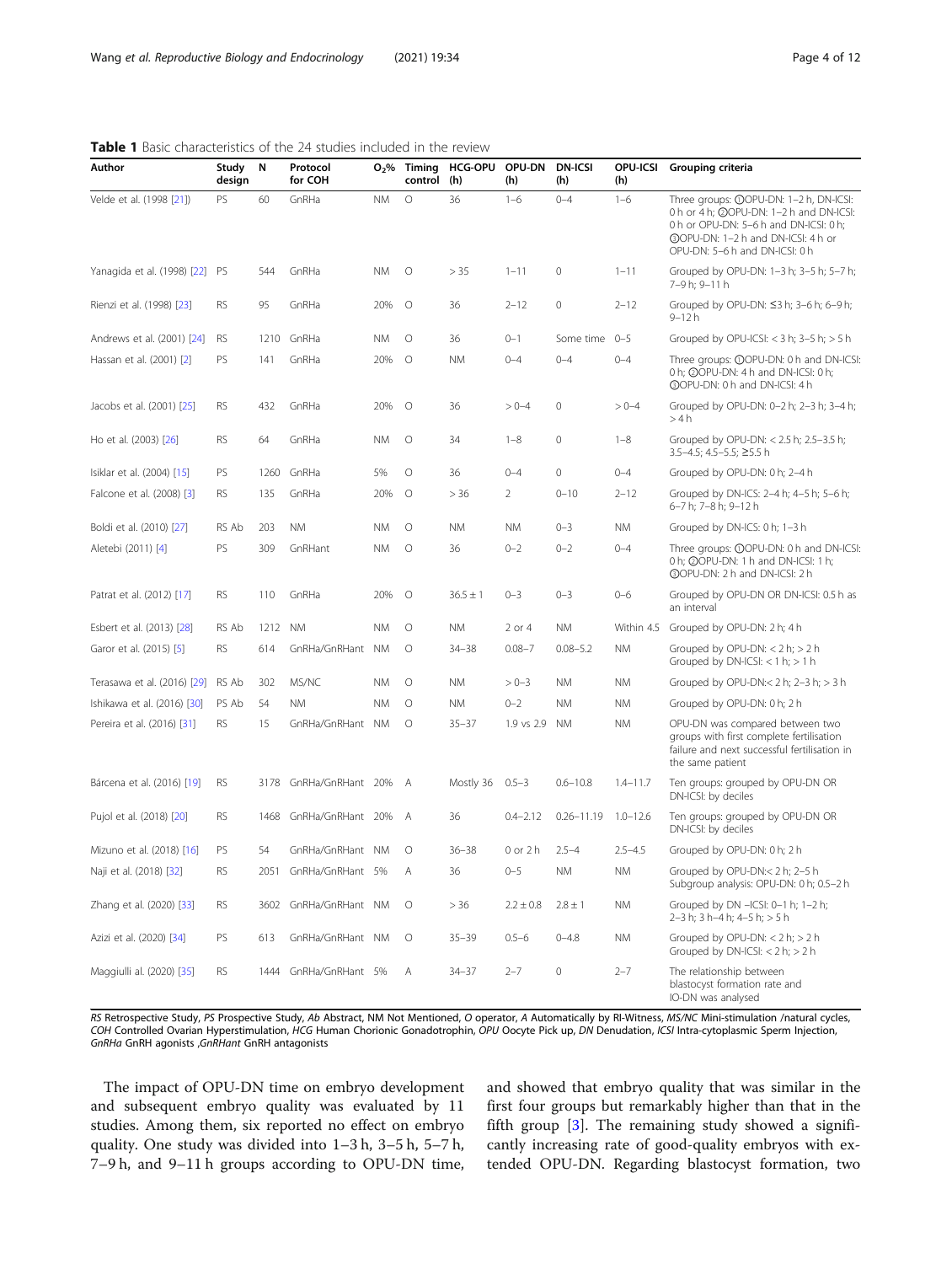| Author                      | Compared times(h)                                | <b>MOR (%)</b> | FR (%)      | <b>GER (%)</b> | <b>BFR (%)</b> | IR $(%)$  | PR (%)      | LBR (%)   |
|-----------------------------|--------------------------------------------------|----------------|-------------|----------------|----------------|-----------|-------------|-----------|
| Velde et al. (1998) [21]    | $1 - 2$ VS $5 - 6$                               | $\mathbb N$    | N           | $\mathbb N$    | <b>ND</b>      | <b>ND</b> | <b>ND</b>   | <b>ND</b> |
| Yanagida et al. (1998) [22] | 1-3 vs 3-5 vs 5-7 vs 7-9 vs 9-11                 | $\mathbb N$    | N           | Υ              | <b>ND</b>      | <b>ND</b> | $\mathbb N$ | <b>ND</b> |
| Rienzi et al. (1998) [23]   | $\leq$ 3 h vs 3–6 vs 6–9 vs 9–12                 | $\mathbb N$    | Y           | Υ              | <b>ND</b>      | N         | $\mathbb N$ | <b>ND</b> |
| Hassan et al. (2001) [2]    | $0$ vs $4$                                       | Υ              | Y           | <b>ND</b>      | $\mathbb N$    | ND        | $\mathbb N$ | <b>ND</b> |
| Jacobs et al. (2001) [25]   | 0-2 vs 2-3 vs 3-4 vs $>4$                        | $\mathbb N$    | N           | N              | <b>ND</b>      | N         | $\mathbb N$ | <b>ND</b> |
| Ho et al. (2003) [26]       | $<$ 2.5 vs 2.5–3.5 vs 3.5–4.5 vs 4.5–5.5 vs ≥5.5 | Υ              | N           | N              | <b>ND</b>      | <b>ND</b> | $\mathbb N$ | <b>ND</b> |
| Isiklar et al. (2004) [15]  | $0$ vs $2 - 4$                                   | Y              | Y           | Υ              | <b>ND</b>      | N         | $\mathbb N$ | <b>ND</b> |
| Aletebi (2011) [4]          | 0 vs 1 vs 2                                      | Y              | Y           | <b>ND</b>      | <b>ND</b>      | <b>ND</b> | $\mathbb N$ | <b>ND</b> |
| Patrat et al. (2012) [17]   | 0 vs 0.5 vs 1 vs 1.5 vs 2 vs 2.5 vs 3            | $\mathbb N$    | Y           | N.             | <b>ND</b>      | Y         | $\mathbb N$ | N.        |
| Esbert et al. (2013) [28]   | $2$ vs 4                                         | Υ              | $\mathbb N$ | N              | <b>ND</b>      | N         | $\mathbb N$ | <b>ND</b> |
| Garor et al. (2015) [5]     | $< 2$ vs $> 2$                                   | <b>ND</b>      | $\mathbb N$ | <b>ND</b>      | <b>ND</b>      | <b>ND</b> | $\mathbb N$ | <b>ND</b> |
| Terasawa et al. (2016) [29] | $< 2$ vs 2-3 vs $> 3$                            | <b>ND</b>      | Y           | <b>ND</b>      | <b>ND</b>      | <b>ND</b> | $\mathbb N$ | <b>ND</b> |
| Ishikawa et al. (2016) [30] | $0$ vs $2$                                       | $\mathbb N$    | $\mathbb N$ | Υ              | $\mathbb N$    | <b>ND</b> | <b>ND</b>   | <b>ND</b> |
| Bárcena et al. (2016) [19]  | 3 h by deciles                                   | <b>ND</b>      | N           | N              | <b>ND</b>      | <b>ND</b> | N           | N.        |
| Pujol et al. (2018) [20]    | 2.12 h by deciles                                | <b>ND</b>      | <b>ND</b>   | <b>ND</b>      | <b>ND</b>      | <b>ND</b> | $\mathbb N$ | N.        |
| Mizuno et al. (2018) [16]   | $0 \text{ vs } 2$                                | $\mathbb N$    | $\mathbb N$ | Y              | $\mathsf{N}$   | <b>ND</b> | $\mathbb N$ | N.        |
| Naji et al. (2018) [32]     | 0 vs $0 - 2$ vs $2 - 5$                          | $\mathbb N$    | $\mathbb N$ | <b>ND</b>      | <b>ND</b>      | N         | $\mathbb N$ | N.        |
| Azizi et al. (2020) [34]    | $< 2$ vs $> 2$                                   | $\mathbb N$    | N           | <b>ND</b>      | <b>ND</b>      | <b>ND</b> | $\mathbb N$ | <b>ND</b> |

<span id="page-4-0"></span>Table 2 Effect of OPU-DN time on oocyte maturation and ICSI outcome

Y Yes, N No, ND Not Done, MOR Mature Oocyte Rate, FR Fertilisation Rate, GER Good Embryo Rate, BFR Blastocyst Formation Rate, IR Implantation Rate, PR Pregnancy Rate, LBR Live Birth Rate

studies found a trend for this to be more frequent for the 2-h or 4-h incubation periods with intact cumulus cells than with immediate degranulation, but the differences were not significant [[2,](#page-10-0) [16\]](#page-10-0).

#### Impact of OPU-DN on implantation rate and clinical outcome

A total of seven studies analysed the effect of OPU-DN time on implantation rate. Among them, six concluded that implantation rate was not affected by OPU-DN time, while the remining one found that a group subjected to 1.5–2 h oocyte incubation showed a strikingly higher implantation rate than the other groups [[17\]](#page-10-0). Among the 16 studies on the effect of OPU-DN on pregnancy rate, 15 studies suggested that prolonging OPU-DN time did not lead to any improvement. However, one study found that, compared with the immediate DN group, the clinical pregnancy rate was significantly increased with 1 h or 2 h oocyte incubation prior to DN  $[2, 4]$  $[2, 4]$  $[2, 4]$  $[2, 4]$ . The data of the five studies on the effect of OPU-DN time on the living birth rate revealed that there was no significance among groups [[16](#page-10-0), [17,](#page-10-0) [19,](#page-10-0) [20,](#page-10-0) [32](#page-11-0)].

#### Impact of DN-ICSI on oocyte maturation

Four studies mentioned the effect of DN-ICSI time on the rate of mature oocyte production, three of which found that prolonging DN-ICSI did not improve oocyte maturation [\[2,](#page-10-0) [17,](#page-10-0) [21](#page-10-0)] (Table [3](#page-5-0)). One study suggested that prolonging the incubation time before ICSI could promote oocyte maturation, but it was unclear whether the effect originated from the incubation before or after degranulation [\[4](#page-10-0)].

#### Impact of DN-ICSI on fertilisation rate and embryo development

In terms of fertilisation rate, seven studies considered that DN-ICSI time had no effect on the fertilisation rate, whereas the other five had the opposite conclusions. One study found that the fertilisation rate was negatively correlated with DN-ICSI time (0–3 h) [[17\]](#page-10-0). Another study showed that the fertilisation rate was stable within 6 h after degranulation, and the stability decreased remarkably after 6 h  $[3]$  $[3]$ , while two others suggested that prolonging the time of DN-ICSI could increase the fertilisation rate  $[4, 20]$  $[4, 20]$  $[4, 20]$  $[4, 20]$ . However, one recent study that grouped subjects according to DN-ICSI time found that, although the fertilisation rate gradually increased with incubation times up to 5 h, it decreased considerably after 5 h [\[33](#page-11-0)].

Four of the five studies revealed that there was no effect of DN-ICSI time on embryo development. One study showed a non-significant decreasing trend in the frequency of good-quality embryos when the DN-ICSI was more than 5 h [\[33\]](#page-11-0). However, another study found more good-quality embryos in a group incubated for 3 h after DN compared to a group with immediate ICSI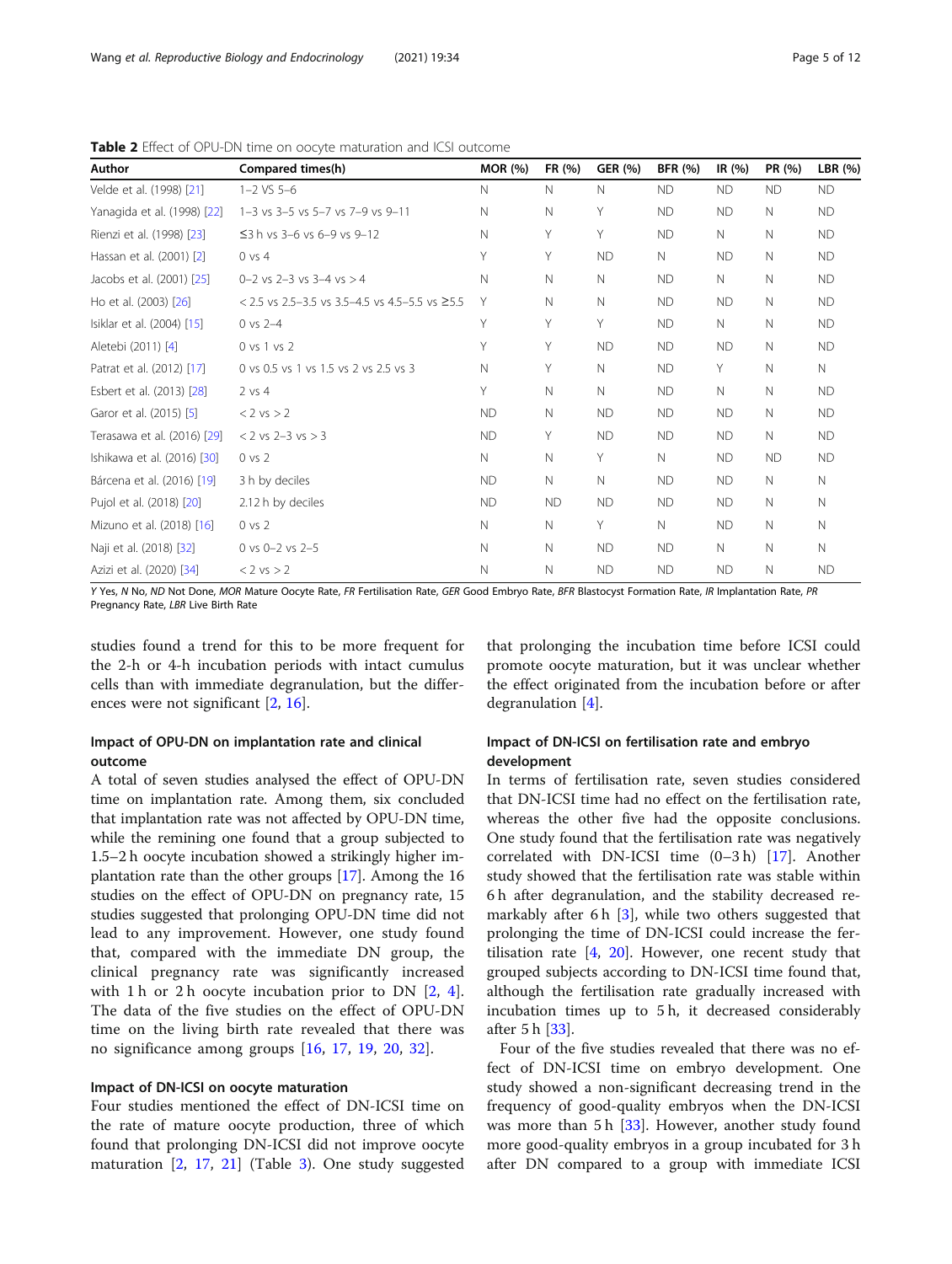<span id="page-5-0"></span>Table 3 Effect of DN-ICSI time on oocyte maturation and ICSI outcome

| Author                     | Compared times(h)                                  | <b>MOR</b> (%) | FR (%) | <b>GER (%)</b> | <b>BFR</b> (%) | IR $(%)$  | PR (%)    | LBR $(%)$ |
|----------------------------|----------------------------------------------------|----------------|--------|----------------|----------------|-----------|-----------|-----------|
| Velde et al. (1998) [21]   | $1 - 2$ vs $5 - 6$                                 | N              | N      | N              | <b>ND</b>      | <b>ND</b> | <b>ND</b> | <b>ND</b> |
| Andrews et al. (2001) [24] | $<$ 3 vs 3-5 vs 5-6                                | ND.            | N      | <b>ND</b>      | <b>ND</b>      | ND.       | <b>ND</b> | N         |
| Hassan et al. (2001) [2]   | $0 \text{ vs } 4$                                  | N              | N      | <b>ND</b>      | N              | <b>ND</b> | N         | <b>ND</b> |
| Falcone et al. (2008) [3]  | $2-4$ vs 4-5 vs 5-6 vs 6-7 vs 7-8 vs 9-12          | ND.            | Υ      | N              | <b>ND</b>      | ND.       | Υ         | <b>ND</b> |
| Boldi et al. (2010) [27]   | $0 \text{ vs } 1-3$                                | ND.            | N      | Υ              | <b>ND</b>      | Υ         | Υ         | <b>ND</b> |
| Aletebi (2011) [4]         | 0 vs 1 vs 2                                        | V              | Υ      | <b>ND</b>      | <b>ND</b>      | <b>ND</b> | Υ         | <b>ND</b> |
| Patrat et al. (2012) [17]  | 0 ys 0.5 ys 1 ys 1.5 ys 2 ys 2.5 ys 3              | N              | Υ      | $\mathbb N$    | <b>ND</b>      | N         | N         | N         |
| Garor et al. (2015) [5]    | $<$ 1 vs $>$ 1                                     | <b>ND</b>      | N      | <b>ND</b>      | <b>ND</b>      | <b>ND</b> | N         | <b>ND</b> |
| Bárcena et al. (2016) [19] | 10.8 h by deciles                                  | <b>ND</b>      | N      | $\mathbb N$    | <b>ND</b>      | <b>ND</b> | N         | N         |
| Pujol et al. (2018) [20]   | 11.19 h by deciles                                 | ND.            | Υ      | <b>ND</b>      | <b>ND</b>      | <b>ND</b> | Y         | N         |
| Zhang et al. (2020) [33]   | $0-1$ vs $1-2$ vs $2-3$ vs $3-4$ vs $4-5$ vs $> 5$ | ND.            | Υ      | <b>ND</b>      | <b>ND</b>      | Υ         | Υ         | <b>ND</b> |
| Azizi et al. (2020) [34]   | $< 2$ vs $> 2$                                     | N              | N      | <b>ND</b>      | <b>ND</b>      | <b>ND</b> | N         | <b>ND</b> |

Y Yes, N No, ND Not done, MOR Mature Oocyte Rate, FR Fertilisation Rate, GER Good Embryo Rate, BFR Blastocyst Formation Rate, IR Implantation Rate, PR Pregnancy Rate, LBR Live Birth

(37.3% vs. 27.9%;  $p < 0.05$ ) [\[27](#page-11-0)]. Only one study on the blastocyst formation rate found that this did not differ significantly between a group incubated for 4 h after DN and a group without incubation after DN (16.7% vs. 18.8%) [[2\]](#page-10-0).

## notably over 4 h. There was no statistical difference in the four studies that analysed the effect of DN-ICSI time on live birth rate [[17](#page-10-0), [19](#page-10-0), [20](#page-10-0), [24](#page-10-0)]. The results and conclusions are listed in Table [4](#page-6-0).

### Impact of DN-ICSI on implantation rate and clinical outcome

Three studies analysed the effect of DN-ICSI time on implantation rate. One study found that DN-ICSI time (within 3 h) did not affect implantation rate [\[17](#page-10-0)]. One study reported that the implantation rate was 24.6% in the immediate ICSI group, which was considerably higher than that in the 1–3-h incubation group (15.5%) [[27\]](#page-11-0). Another study found that the results varied with different cut-off values of DN-ICSI time. When the cutoff value was 2 h, the implantation rate was strikingly higher in the  $\langle 2-h \rangle$  group than in the  $> 2-h \rangle$  group, but there was no significant difference between the two groups when the cut-off value was 3 or 4 h [\[33](#page-11-0)].

A total of ten studies analysed the effect of DN-ICSI time on pregnancy outcomes, half of which indicated that prolonging DN-ICSI time did not improve the clinical pregnancy rate, whereas the other five suggested that DN-ICSI time had an effect. One study found that prolonging DN-ICSI interval duration could improve the clinical pregnancy rate  $[4]$  $[4]$ , whereas another found that the pregnancy rate increased gradually for the first 6 h, but decreased remarkably afterward [\[3](#page-10-0)]. In contrast, one study suggested that longer DN-ICSI duration lowered the clinical pregnancy rate, which found that each 1-h increase in DN-ICSI time reduced the likelihood of clinical pregnancy by 7.9% [[14\]](#page-10-0). Recently, Zhang et al. [[33](#page-11-0)] reported that the clinical pregnancy rate did not vary with DN-ICSI times less than 4 h, but did decrease

#### **Discussion**

For ART to achieve a positive outcome, it is important to obtain high-quality mature oocytes. Oocytes maturation involves both nuclear and cytoplasmic maturation [[36\]](#page-11-0). Nuclear maturation involves recovery from the first meiosis, germinal vesicle breakdown, and the first polar body formation. Cytoplasmic maturation can help prepare the oocyte for fertilisation and subsequent embryonic development, and it can provide enough energy, enzymes, and protein synthesis reserve to meet the needs of new functional protein synthesis during embryonic development  $[8, 9]$  $[8, 9]$  $[8, 9]$ . Unlike the nucleus, there is no clear standard for defining and detecting cytoplasmic maturation, which is a highly complex process. In the natural process, the cytoplasm and nucleus may mature synchronously in some way, but they may not be completely synchronised in the ovulation induction cycle [[21\]](#page-10-0). If the cytoplasm of oocytes is not mature during ICSI, this may directly affect fertilisation and embryo development. It may also impair the supply of material to the embryo, resulting in early embryo death and pregnancy failure. Whether intact or incomplete cumulus cells should be incubated before ICSI remains controversial. Therefore, this issue is discussed in the following sections.

After the introduction of ICSI, based on experience with in vitro fertilisation, some researchers hypothesised that incubation of the obtained oocytes before ICSI for a certain duration before DN and/or ICSI might help to achieve a better outcome. However, to date, no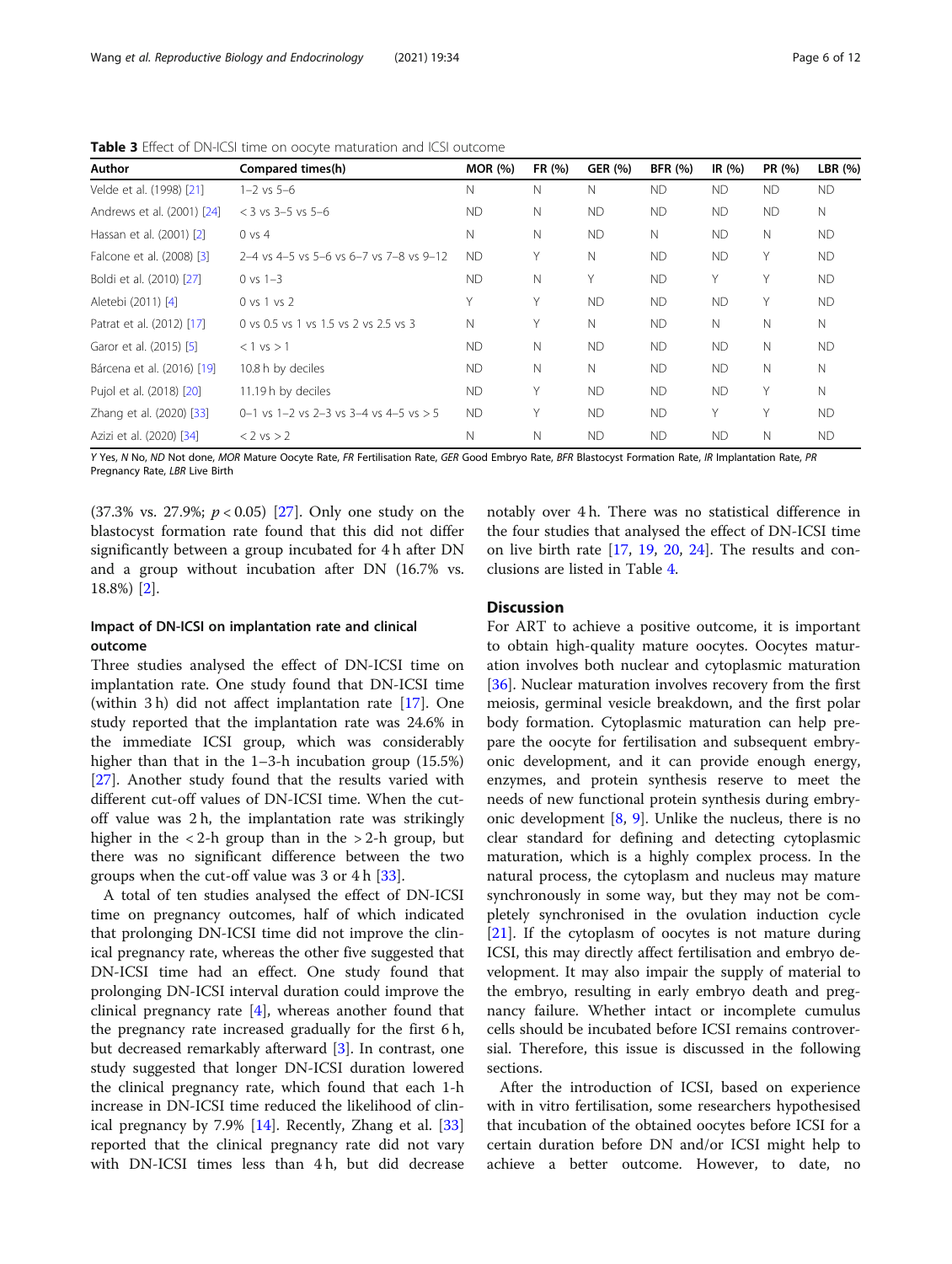<span id="page-6-0"></span>

|  |  |  |  | <b>Table 4</b> The results and conclusions of the 24 studies included in the review |  |  |  |  |  |  |
|--|--|--|--|-------------------------------------------------------------------------------------|--|--|--|--|--|--|
|--|--|--|--|-------------------------------------------------------------------------------------|--|--|--|--|--|--|

| Study                       | Items                    | <b>Results</b>                                                                                                                                                                                                                                                    | Conclusions                                                                                                                                                                                                                                               |  |  |  |  |
|-----------------------------|--------------------------|-------------------------------------------------------------------------------------------------------------------------------------------------------------------------------------------------------------------------------------------------------------------|-----------------------------------------------------------------------------------------------------------------------------------------------------------------------------------------------------------------------------------------------------------|--|--|--|--|
| Velde et al. (1998) [21]    | OPU-DN                   | No difference in MOR, FR, and GER<br>between groups                                                                                                                                                                                                               | ICSI should be delayed until the noon hour to<br>observe fertilization in the following morning                                                                                                                                                           |  |  |  |  |
|                             | <b>DN-ICSI</b>           | No difference in MOR, FR, and GER<br>between groups                                                                                                                                                                                                               |                                                                                                                                                                                                                                                           |  |  |  |  |
| Yanagida et al. (1998) [22] | OPU-DN                   | The MOR, FR, CR, and PR were similar<br>between groups. When incubated for<br>> 9 h, the MOR was significantly decreased,<br>while the PR showed a downward trend                                                                                                 | ICSI is performed at any time within 1-9 h<br>following oocyte retrieval                                                                                                                                                                                  |  |  |  |  |
| Rienzi et al. (1998) [23]   | OPU-DN                   | No differences in MOR, CR, and PR<br>between groups. The FR and GER of the<br>group with incubation time of $<$ 3 h were<br>significantly lower than those with<br>incubation time of $>$ 3 h                                                                     | The optimum time range between 3 and 12 h<br>following oocyte retrieval can improve the<br>fertilization rate and embryo quality                                                                                                                          |  |  |  |  |
| Andrews et al. (2001) [24]  | OPU-ICSI                 | No differences in FR and LBR. The CR of<br>the group incubated for $<$ 3 h was superior<br>to that incubated for $> 5 h$                                                                                                                                          | The shorter incubation durations $(<$ 3 h)<br>generally seemed to produce better results<br>than longer ones $(> 5 h)$                                                                                                                                    |  |  |  |  |
| Hassan et al. (2001) [2]    | OPU-DN                   | The MOR, FR, BFR, and PR were significantly<br>higher in the 4-h incubation group than<br>those in the immediate DN group                                                                                                                                         | Aspects of nuclear, cytoplasmic maturation,<br>and oolemma properties were improved when<br>oocytes were preincubated with intact cumulus                                                                                                                 |  |  |  |  |
|                             | <b>DN-ICSI</b>           | No differences in FR, BFR, and PR between<br>ICSI group without incubation and those<br>4 h following incubation.                                                                                                                                                 | before DN rather than after DN                                                                                                                                                                                                                            |  |  |  |  |
| Jacobs et al. (2001) [25]   | OPU-DN                   | No significant differences in FR, GER, IR,<br>and PR among all groups                                                                                                                                                                                             | Incubation durations of 30 min to 6 h prior to<br>ICSI did not improve the ICSI results. Should ICSI<br>are needed in advance, no incubation is needed.                                                                                                   |  |  |  |  |
| Ho et al. (2003) [26]       | OPU-DN                   | The MOR in the group with an incubation<br>time of $<$ 2.5 h was significantly lower than<br>that of $> 2.5$ h. No differences in FR, GER,<br>and PR among all groups.                                                                                            | Nuclear maturity of the oocytes with hCG<br>administration 34 h earlier could be increased<br>by incubation for 2.5 h before DN                                                                                                                           |  |  |  |  |
| Isiklar et al. (2004) [15]  | OPU-DN                   | The MOR, FR, and GER of 2-4 h incubation<br>group before DN were significantly higher<br>than those of no incubation group.<br>However, no differences in IR and PR<br>between the two groups                                                                     | Pre-incubation of oocytes prior to ICSI is<br>associated with improved maturation of oocytes,<br>fertilization, and embryo quality                                                                                                                        |  |  |  |  |
| Falcone et al. (2008) [3]   | <b>DN-ICSI</b>           | With the extension of OPU-ICSI, the FR and<br>CR were gradually increased, peaking at<br>5-6 h (3-4 h for DN-ICSI), and then gradually<br>decreased with the extension of OPU-ICSI                                                                                | The most appropriate incubation time for mature<br>oocytes before ICSI is 5-6 h                                                                                                                                                                           |  |  |  |  |
| Boldi et al. (2010) [27]    | DN-ICSI                  | No significant difference in FR between the<br>two groups, however the GER, IR, and PR in<br>the group within 1 h of DN-ICSI were<br>significantly higher than those with 1-3 h<br>of DN-ICSI                                                                     | Oocytes should be injected as soon as possible<br>following cumulus removal to improve the ICSI<br>outcome                                                                                                                                                |  |  |  |  |
| Aletebi (2011) [4]          | OPU-DN<br><b>DN-ICSI</b> | The MOR and FR of the 2-h group were<br>significantly higher than those of the 1-h<br>group; no incubation group before and<br>after DN.<br>The PR of the 2-h group and 1-h group was<br>similar and significantly higher than that of<br>the no incubation group | It is preferable to allow an interval between oocyte<br>retrieval and sperm injection                                                                                                                                                                     |  |  |  |  |
| Patrat et al. (2012) [17]   | OPU-DN                   | The total time of OPU-DN within 3 h had<br>no effect on the MOR and GER. The FR<br>gradually increased, the IR peaked at 1.5–2 h,<br>and the PR reached a high value at<br>approximately 2 h                                                                      | Incubation of oocytes approximately 2 h before DN<br>may not increase MOR, however may lead to the<br>optimal combination of FR and IR. Meanwhile, the<br>sperm injection should be achieved without any<br>delay following oocyte denudation to maintain |  |  |  |  |
|                             | <b>DN-ICSI</b>           | DN-ICSI had no effect on MOR, GER, IR,<br>and PR, however, FR gradually decreased<br>within 3 h.                                                                                                                                                                  | good fertilization results                                                                                                                                                                                                                                |  |  |  |  |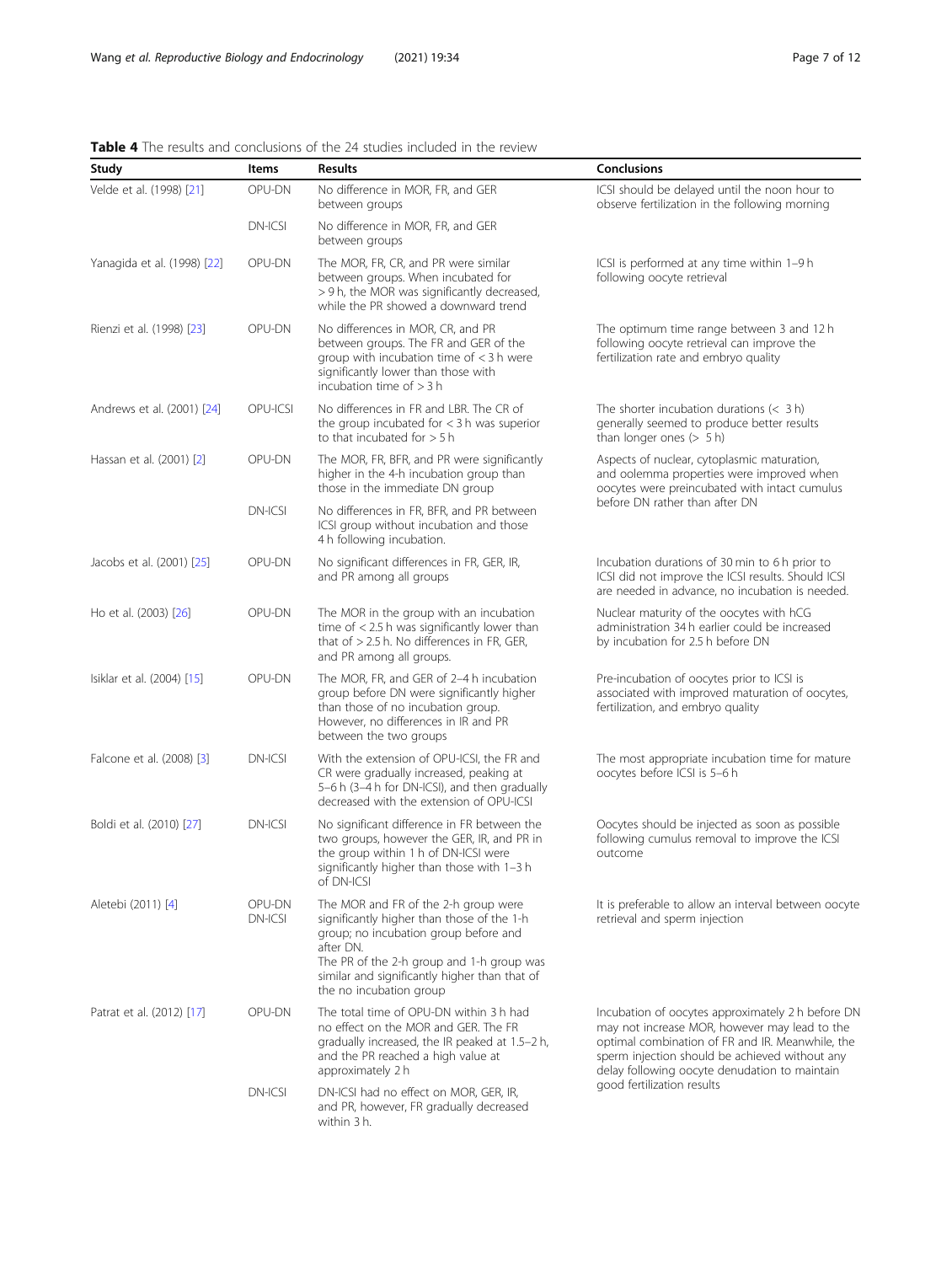|  |  | Table 4 The results and conclusions of the 24 studies included in the review (Continued) |  |  |  |  |  |
|--|--|------------------------------------------------------------------------------------------|--|--|--|--|--|
|  |  |                                                                                          |  |  |  |  |  |

| Study                       | <b>Results</b><br><b>Items</b> |                                                                                                                                                                                                        | <b>Conclusions</b>                                                                                                                                        |
|-----------------------------|--------------------------------|--------------------------------------------------------------------------------------------------------------------------------------------------------------------------------------------------------|-----------------------------------------------------------------------------------------------------------------------------------------------------------|
| Esbert et al. (2013) [28]   | OPU-DN                         | Compared with the 4-h incubation group<br>before DN, the MOR in the 2-h incubation<br>group was significantly lower, while the FR,<br>GER, IR, and PR remained unchanged.                              | Delaying denudation procedure resulted in a<br>higher MOR, although did not influence clinical<br>outcomes                                                |
| Garor et al. (2015) [5]     | OPU-DN                         | No impact on the FR and PR regardless of<br>the hCG-OPU interval.                                                                                                                                      | Delaying oocyte denudation or sperm injection<br>did not compensate for insufficient exposure                                                             |
|                             | <b>DN-ICSI</b>                 | No impact on the FR and PR regardless of<br>the hCG-OPU interval.                                                                                                                                      | to the follicular environment after hCG triggers<br>before ovulatory oocyte maturation.                                                                   |
| Terasawa et al. (2016) [29] | OPU-DN                         | The FR in the DN group within 2 h of OPU was<br>significantly higher than that in DN group of<br>>2 h                                                                                                  | Cumulus-oocyte complexes are recommended to<br>be denuded soon after OPU in the case of ICSI                                                              |
| Ishikawa et al. (2016) [30] | OPU-DN                         | No significant differences in the MOR, FR, and<br>BFR between the two groups, however, the rate<br>of high-quality blastocysts was significantly<br>increased after 2 h of incubation                  | Oocyte culturing with cumulus cells for 2 h or<br>longer improved the resulting blastocyst quality                                                        |
| Pereira et al. (2016) [31]  | OPU-DN                         | The time of OPU-DN in the fertilization group<br>was significantly longer than that in the<br>non-fertilization group                                                                                  | Modulating time intervals between OPU, DN,<br>and ICSI to grant fertilization seems feasible                                                              |
| Bárcena et al. (2016) [19]  | OPU-DN                         | No differences in FR, GER, PR, and LBR among<br>all groups                                                                                                                                             | High-quality oocytes may withstand ageing in<br>vitro to a certain extent, allowing for easier                                                            |
|                             | DN-ICSI                        | No differences in FR, GER, PR, and LBR among<br>all groups                                                                                                                                             | planning of laboratory workflow without a<br>detrimental effect on the outcomes                                                                           |
| Pujol et al. (2018) [20]    | OPU-DN                         | No effect on PR, continued pregnancy rate<br>and LBR                                                                                                                                                   | The PR diminishing was progressive as time<br>OPU-ICSI increases. ICSI should not be delayed                                                              |
|                             | DN-ICSI                        | The PR decreased by 7.9%, when the DN-ICSI<br>time was increased by 1 h, with no effect on LBR.                                                                                                        | whenever possible.                                                                                                                                        |
| Mizuno et al. (2018) [16]   | OPU-DN                         | No significant differences in MOR, FR, BFR, PR,<br>and LBR between the two groups, but the high-<br>quality blastocyst rate was significantly increased                                                | Intact cumulus cells should be maintained<br>during the preincubation period, since they are<br>essential to embryonic development post<br>fertilization  |
| Naji et al. (2018) [32]     | OPU-DN                         | No significant difference, in MOR, FR, BFR, IR, PR,<br>and LBR between different groups                                                                                                                | Oocyte denudation within 2 h or 2-5 h results in<br>a comparable outcome, permitting more efficiency<br>and flexibility in scheduling laboratory workload |
| Zhang et al. (2020) [33]    | <b>DN-ICSI</b>                 | The FR increased with longer DN-ICSI interval<br>within 5 h and declined with DN-ICSI interval<br>> 5 h. The PR was significantly higher in DN-ICSI<br>interval of $<$ 4 h compared to that of $>$ 4 h | The optimal time for ICSI is within 4 h following<br>oocyte denudation for excellent outcomes in ICSI<br>cycles                                           |
| Azizi et al. (2020) [34]    | OPU-DN                         | Be was associated with cytoplasmic granulation<br>and extended PVS of oocytes                                                                                                                          | The time intervals in the ICSI cycle alters oocyte<br>quality, with no significant impact on the                                                          |
|                             | <b>DN-ICSI</b>                 | The DN-ICSI was associated with oocytes<br>cytoplasmic granulation. The FR, CR, and PR<br>were not associated with the time intervals in<br>ICSI cycles.                                               | reproductive outcomes                                                                                                                                     |
| Maggiulli al. (2020) [35]   | IO-DN                          | No effect on MOR, however, the BFR was<br>decreased while IO-DN increased.                                                                                                                             | IO-DN did not affect the cumulative live birth rate,<br>but affected the BFR.                                                                             |

IO Induction of ovulation, MOR Mature Oocyte Rate, FR Fertilisation Rate, CR Cleavage Rate, GER Good Embryo Rate, BFR Blastocyst Formation Rate, IR Implantation Rate, PR Pregnancy Rate, LBR Live Birth Rate

consensus has been established. We found that most studies (11/16) concluded that OPU-DN time (0–12 h) did not affect oocyte maturation rate. However, some studies (5/16) showed the opposite trend, which found the oocyte maturation could be improved through a period of incubation [\[2,](#page-10-0) [26](#page-11-0)]. Considering the differences in methodologies used, there may have been certain confounding factors, one of which was the HCG-OPU time. Studies have confirmed that appropriate prolongation of in vivo maturation time, i.e. HCG-OPU > 36 h, can improve oocyte maturation, thereby improving embryo and pregnancy outcomes [\[37,](#page-11-0) [38](#page-11-0)]. In this review, we found that the HCG-OPU time in five studies was less than 36 h [[5](#page-10-0), [26,](#page-11-0) [31](#page-11-0), [34](#page-11-0), [35\]](#page-11-0). However, in other studies, HCG-OPU was approximately 36 h, with a better homogeneity. Among these five studies, two suggested that prolonging the HCG-OPU and OPU-DN time was beneficial to oocyte cytoplasmic maturation [[26,](#page-11-0) [31\]](#page-11-0). Ho et al. [[26](#page-11-0)]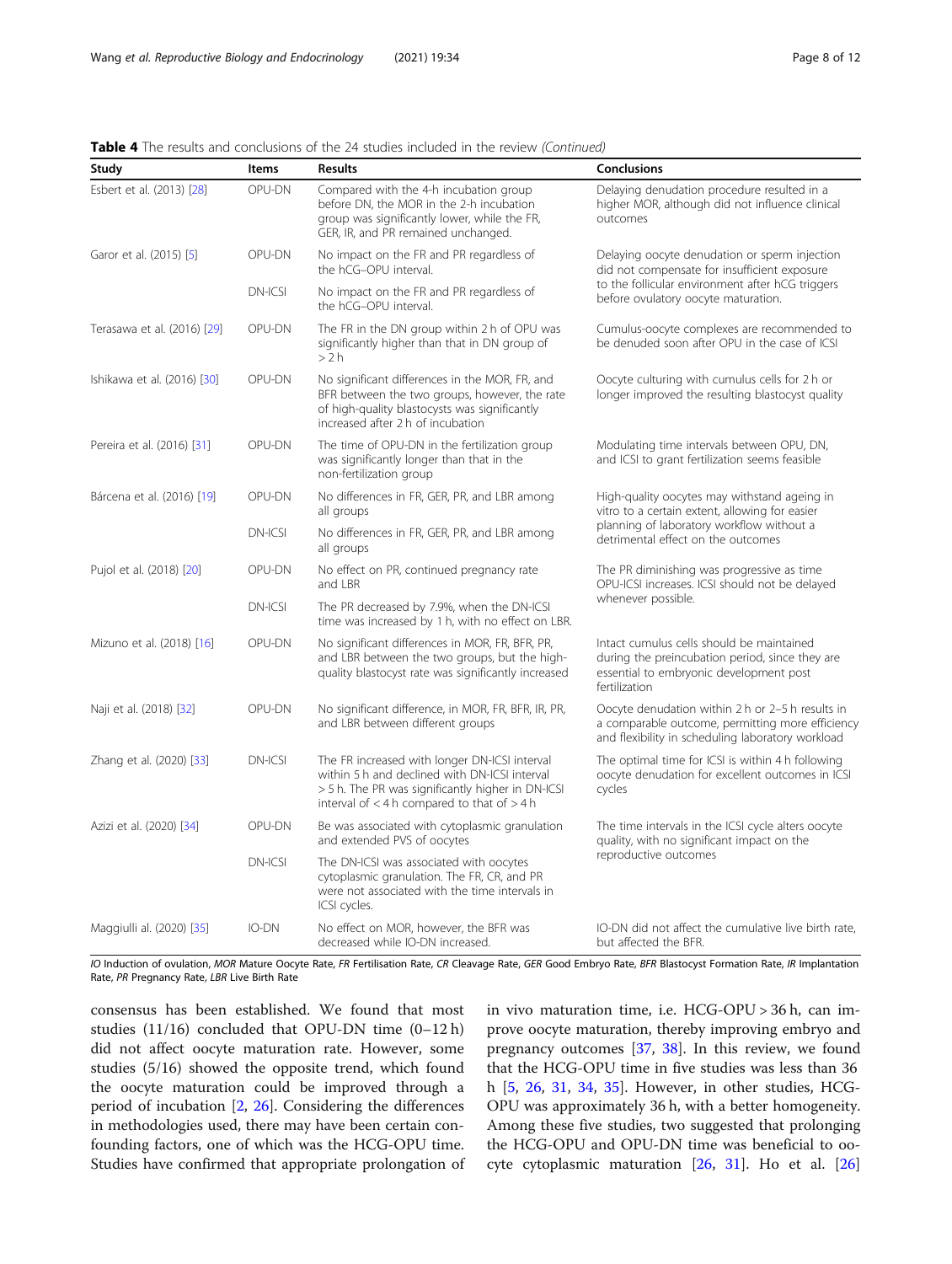found that when HCG-OPU was 34 h, the oocyte maturity in the group that were degranulated within 2.5 h was significantly lower than that of other groups, with no differences in fertilization rate and pregnancy outcome. And they suggested that prolonging HCG-OPU time could shorten in vitro incubation [[26](#page-11-0)]. Maggiulli et al. [[35\]](#page-11-0) found no correlation between HCG-OPU and mature egg rate and embryo development. Two studies had divided groups into either HCG-OPU < 36 h or > 36 h and found the time of OPU-DN had no effect on fertilization and clinical pregnancy rates regardless of whether HCG-OPU was more or less than 36 h [\[5](#page-10-0), [34](#page-11-0)]. Therefore, for good homogeneity, we only collected data in groups with HCG-OPU > 36 h in the two studies.

A study has found evidence that meiosis of oocytes might be blocked by the corona-cumulus-complex, suggesting that oocytes could complete meiosis after the removal of cumulus cells [\[23\]](#page-10-0). However, almost all the included studies have concluded that DN-ICSI time does not affect oocyte maturation. Hassan [\[2](#page-10-0)] compared the effects of OPU-DN and DN-ICSI on oocyte maturation rate, and found that incubation with intact cumulus cells before DN could improve the maturation of oocytes, whereas incubation after DN could not improve the maturation of oocytes. Some studies have suggested that oocyte regulation and the consequent gene expression of cumulus cells and bidirectional control require expression gap junction-associated genes and structural integrity [\[39](#page-11-0)]. The expression of connexin and gap junctions was related to oocyte maturation after a short time but decreased with oocyte maturation [[40\]](#page-11-0). Therefore, the role of cumulus cells in controlling oocyte maturation is significant before germinal vesicle breakdown. After ovulation induction, gap junctions between cumulus cells around oocytes continue to exist, whereas distant junctions disappear. Using this strategy, intact cumulus cells can use gap junctions between oocytes to promote oocyte maturation [\[13](#page-10-0)]. The specific mechanism underlying this process needs further research.

There is no consensus on the effect of OPU-DN on fertilisation rate; most studies have concluded that there is no significant effect. It has been suggested that this may be due to the synchronous development of the nucleus and cytoplasmic maturation of oocytes during ovulation induction rather than the beneficial effect of peripheral cumulus cells, or that the ICSI may have avoided some mechanisms associated with cytoplasmic maturation [[21](#page-10-0), [35\]](#page-11-0). Bárcena et al. [[19\]](#page-10-0) have suggested that oocytes from young and fertile people are more tolerant to long-term incubation in vitro without affecting their subsequent development. Patrat et al. [[17](#page-10-0)] suggested that even if the number of mature oocytes could not be increased, incubation would further promote the cytoplasmic maturation of oocytes, improving their fertilisation potential. Peripheral cumulus cells may secrete some paracrine substances and growth factors or express some adhesion molecules to promote the nuclear or cytoplasmic maturation of oocytes [[7,](#page-10-0) [39](#page-11-0)]. For example, brain-derived neurotrophic factor secreted by cumulus cells is important for the development of the nucleus and cytoplasm of oocytes [\[41](#page-11-0)].

Conflicting results concerning the effect of DN-ICSI time on fertilisation were found in the literature. Most authors have concluded that there is no effect, but Patrat et al. [\[17](#page-10-0)] have found that DN-ICSI time is negatively related to fertilisation rate. Another study has suggested that a longer incubation time results in spindle instability and chromosomal material loss in oocytes [\[42](#page-11-0)]. Therefore, the authors suggested that ICSI should be carried out immediately after degranulation. Some studies found that it was positively correlated with fertilisation rate but significantly decreased from 5 h after degranulation [\[33](#page-11-0)]. Some studies suggest that the reason for the increase in fertilisation rate is not only related to the further maturation of cytoplasm, but is also related to oocyte ageing [\[20](#page-10-0), [33](#page-11-0)]. Oocyte ageing is related to the activities of the M-phase promoter (MPF) and mitogenactivated protein kinase (MAPK), which are important regulators of the second meiosis [\[43](#page-11-0)]. With the ageing of oocytes, the activities of MPF and MAPK decrease, which leads to the spontaneous activation of oocytes [[44\]](#page-11-0). Therefore, ageing oocytes with less MPF levels are more likely to be activated by ICSI to form the pronucleus, thus explaining the increase in the fertilisation rate with increased OPU-ICSI time [[20\]](#page-10-0).

There is a special situation that cannot be ignored, oocyte spontaneous activation, which is a rapid and uncontrollable process. Normally, oocytes are obtained naturally or COH remains arrested at MII until fertilization, at which the oocyte resumes meiosis [[45](#page-11-0), [46\]](#page-11-0). Meiotic arrest is achieved through a series of cytostatic factor activities, such as c-Mos/ MAPK and EMI2 [[46](#page-11-0)–[48](#page-11-0)]. However, in certain cases, advanced maternal age, high FSH exposure for a long time in COH, or high vacuum pressure during oocyte retrieval, may induce oocyte spontaneous activation [\[49](#page-11-0)–[51](#page-11-0)]. Oocyte spontaneous activation can lead to premature separation of sister chromatids which are then scattered in the cytoplasm. Once re-activated by a sperm, these separated or scattered chromatids will form 3PN or multiple pronuclei (MPN) [\[45](#page-11-0), [52\]](#page-11-0). Repeated abnormal fertilization has been previously reported, which may be caused by genetic defect resulting in spontaneous activation [[45](#page-11-0), [50,](#page-11-0) [51,](#page-11-0) [53](#page-11-0), [54\]](#page-11-0). Additionally, the unexplained infertility or repeated pregnancy loss may also be associated with the parthenogenesis caused by spontaneous activation of oocytes prior to ovulation [\[45](#page-11-0), [54\]](#page-11-0). Therefore, for those who failed to conceive after multiple cycles, especially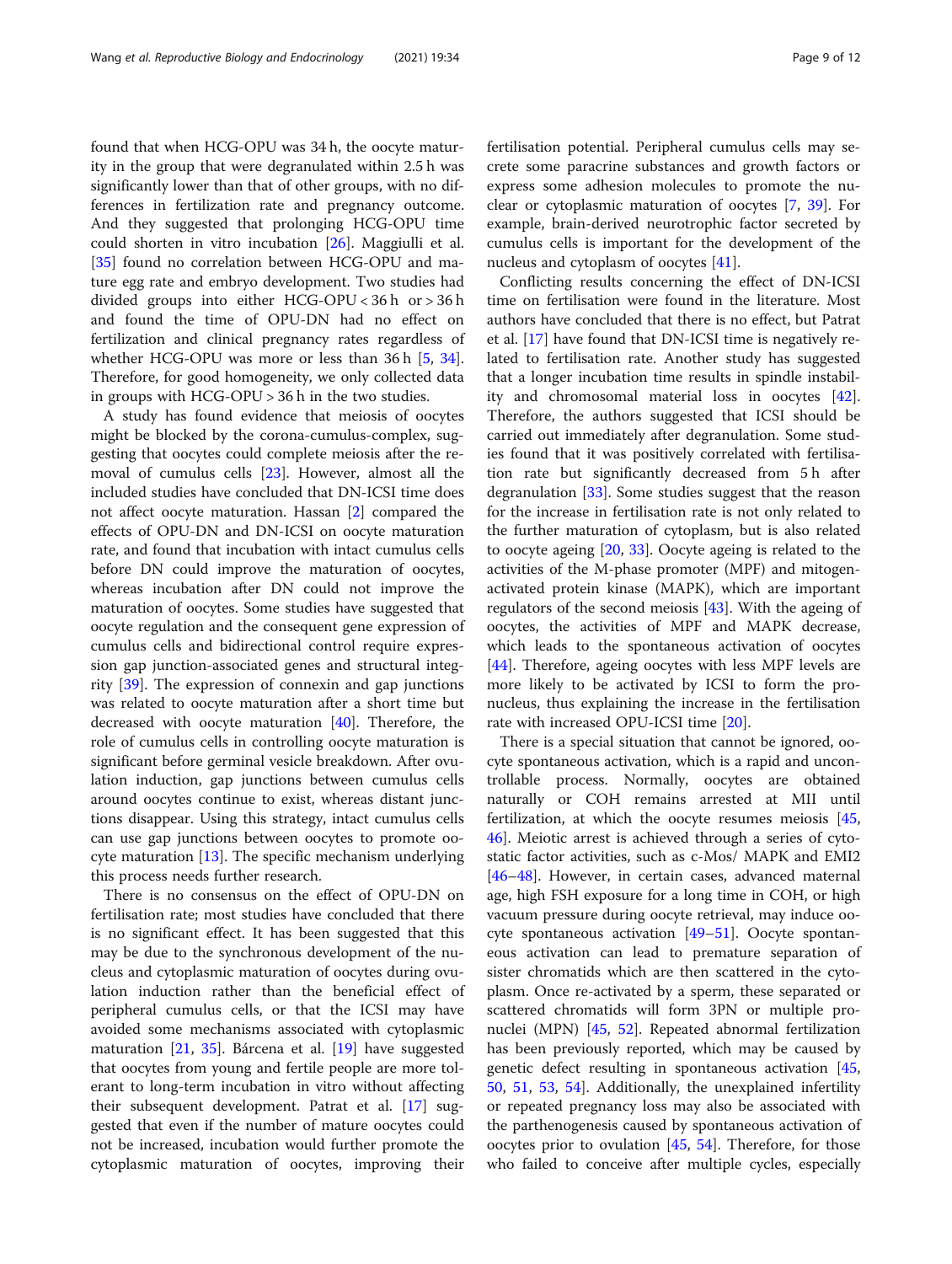those who repeat 3PN or MPN, the intervals in ICSI should be avoided since oocyte spontaneous activation could be a contributing factor. To minimize the effect, oocytes should be denuded immediately after collection, followed by a careful and rapid ICSI to mitigate oocyte spontaneous activation-induced abnormal fertilization and possible aneuploidy.

More than half of the studies examined concluded that prolonging OPU-DN time could not improve the rate of good-quality embryos. Some studies found that incubation for 2–4 h before DN could increase the rate of high-quality embryos [\[15,](#page-10-0) [16\]](#page-10-0), but that longer times led to a decrease in the rate of high-quality embryos [\[22](#page-10-0)]. Underlying reasons include the possibility that cumulus cells may promote the further maturation of oocyte cytoplasm, conducive to subsequent embryonic development. Conversely, COC is sensitive to oxidative stress in vitro, and reactive oxygen species (ROS) can accelerate oocyte ageing, which decreases MAPK activity, meiosis acceleration, the non-separation of sister chromatids, and the increase of aneuploid chromosome number in oocytes [\[55,](#page-11-0) [56](#page-11-0)]. Studies have shown that cumulus cells can secrete glutathione, which may delay the oocyte ageing process and improve embryo quality in a short-term incubation [[57,](#page-11-0) [58\]](#page-11-0). However, if incubation is prolonged, the antioxidants produced by cumulus cells are not enough to counteract ROS. Therefore, long-term accumulated oxidative stress damages mitochondrial DNA and reduces the ratio of ATP and glutathione/ glutathione disulfide in cells, resulting in abnormal cytoskeleton fibres and calcium signalling in the endoplasmic reticulum. It can also induce abnormal calcium oscillation after fertilisation, which manifests as abnormal fertilisation and embryo development [\[59](#page-11-0)–[61\]](#page-11-0). One study found that the rate of high-quality embryos in the group performing ICSI immediately after DN was higher than that in the group incubated for 3 h [[27](#page-11-0)]. If the oocytes were incubated for more than 5–6 h, the frequency of high-quality embryos decreased, but the frequency of inferior embryos in the latter three groups was considerably higher than that in the former three groups [\[3](#page-10-0)]. The authors suggested that the results indicated that the quality of embryo segmentation depended on the period of oocyte preincubation before injection. In this review, 10 articles had mentioned culture environment, of which only 3 had oocyte incubation at 5%  $O_2$  [[15,](#page-10-0) [32,](#page-11-0) [35\]](#page-11-0), while most incubated at 20%  $O_2$ . It has been confirmed that 20%  $O_2$  can accelerate the formation of ROS in culture medium, induce histone modification, inactivate enzymes, and cause membrane lipid peroxidation, thereby damaging the surface of embryo membrane and affecting its development [[56,](#page-11-0) [62](#page-11-0)]. Therefore, the obtained oocytes should be incubated in hypoxia environment, which can effectively reduce the production of exogenous ROS and improve the embryonic development potential and outcome of assisted reproduction.

There are a few studies on blastocyst formation rates. Although two studies found that the blastocyst formation rate in the group incubated for 2 or 4 h after DN was higher than that in the immediate degranulation group with no incubation, significant differences were not found [[2](#page-10-0), [16](#page-10-0)]. One recent study reported the effect of ICSI immediately after degranulation and after four HCG-DN periods, namely < 37 h, 37–37.5 h, 37.5–38 h, and > 38 h, and found that the blastocyst formation rate decreased with time (44.6% ± 27.5, 39.8% ± 27.2, 36.9% ± 28.4, and  $33.0\% \pm 27.8\%$ , respectively) [\[35\]](#page-11-0). They suggested that this was unrelated to the in vitro maturation of immature oocytes, and that the specific mechanism should be studied further [[35](#page-11-0)].

Most of the studies examined for this review have concluded that OPU-DN does not affect the implantation and pregnancy rates. Some found that the highest implantation rate was achieved with 1.5–2 h incubation before DN, a duration that also optimised the pregnancy and live birth rates [[17\]](#page-10-0). The clinical pregnancy rate following incubation for 1, 2, or 4 h before DN was higher than that in the immediate degranulation group  $[2, 4]$  $[2, 4]$  $[2, 4]$  $[2, 4]$ . It was suggested that the reason for this could be the appearance of spindles, which resulted from further maturation of the oocyte cytoplasm through the incubation of cumulus cells [[4\]](#page-10-0). It has been confirmed that if the spindles in oocytes are visible upon observation, most of which appears 39–40.5 h after hCG administration, the fertilisation and implantation rates are higher, but after this duration, the oocyte begins to deteriorate. Therefore, it is recommended that ICSI should be performed 39–40.5 h after hCG administration [\[63](#page-11-0), [64\]](#page-11-0). Considering the effects of the time of DN-ICSI on the pregnancy outcome, Pujol et al. [[20\]](#page-10-0) found that, for each 1 h increase in DN-ICSI time, the biochemical and clinical pregnancy rates decreased by 7.5 and 7.9%, respectively, but the continuous pregnancy and live birth rates were unaffected. Moreover, they suggested in vitro ageing of human oocytes significantly affected the chance of becoming pregnant, and ICSI should not be delayed whenever possible [\[20](#page-10-0)]. Two studies found that oocytes incubated for 4 h or 6 h resulted in a similar or increased pregnancy rate, which then decreased remarkably [\[3](#page-10-0), [33\]](#page-11-0). This may be due to the oocytes reaching their best states for fertilisation after incubation within a certain duration before DN. Over-incubation of the oocyte can lead to changes in ultrastructure and gene expression, and increase the incidence of spindle abnormalities, which will affect subsequent embryonic development and reduce the clinical pregnancy rate [[63](#page-11-0), [65\]](#page-11-0). Currently, there is no indication that DN time affects the live birth rate.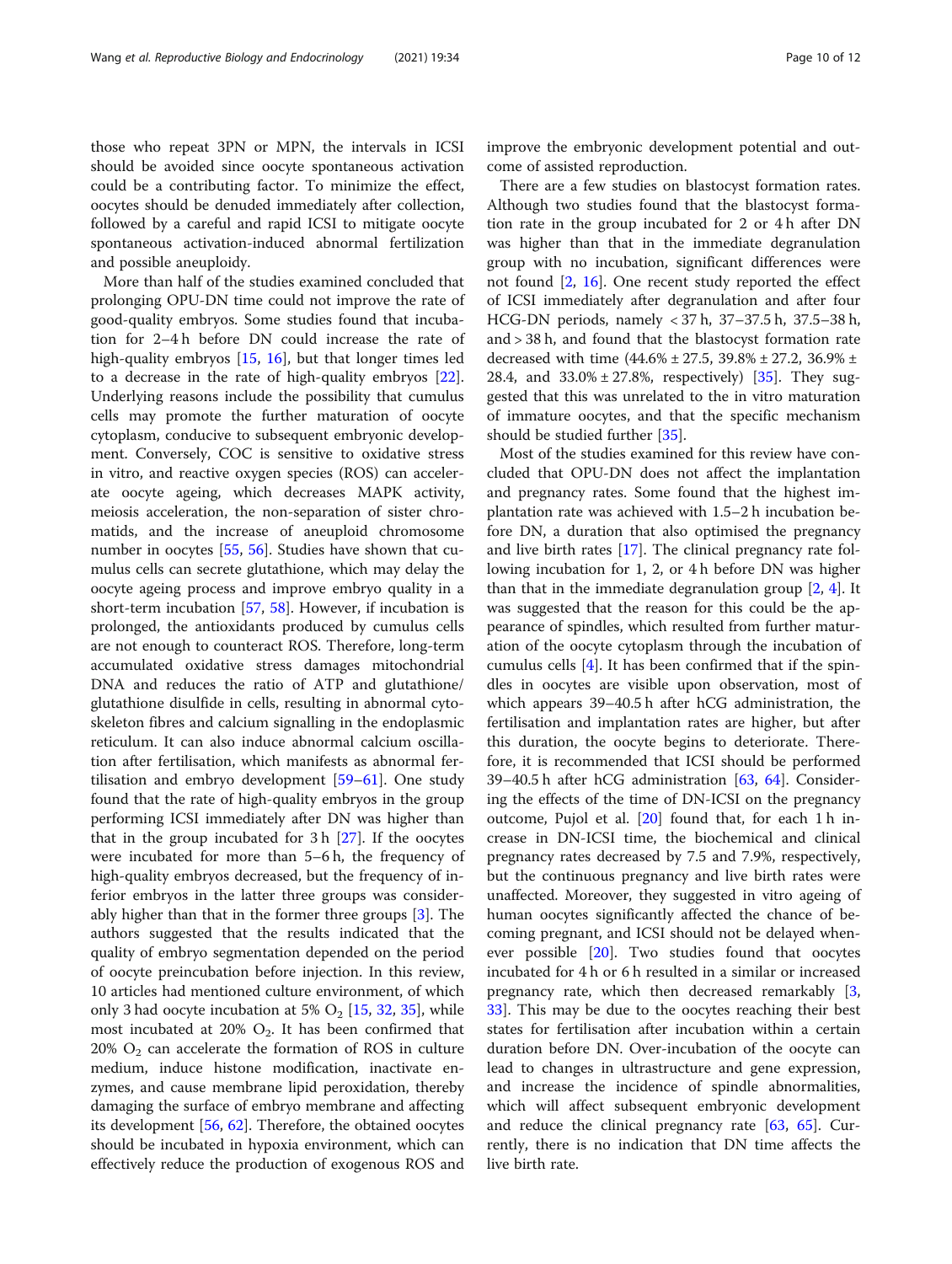#### <span id="page-10-0"></span>Conclusions

According to our literature review on the effects of the time intervals on embryo development and pregnancy outcomes, the results showed that the incubation time before degranulation usually had a small positive effect on ICSI outcome and no negative effect. A short incubation time may be beneficial for embryo development and pregnancy outcome; however, excessive incubation  $(>4 h)$ should be avoided. However, the incubation time after degranulation remains controversial, and negative effects have been observed upon varying this interval, in addition to studies showing no effect or a favourable outcome. Therefore, whether ICSI should be performed after a period of recovery following degranulation should be investigated further. In conclusion, further multicenter, randomised controlled studies with large sample sizes are warranted to optimise the precise timing of the ICSI procedure in the future.

#### Abbreviations

ART: Assisted reproductive technology; BDNF: Brain-derived neurotrophic factor; COC: Cumulus-oocyte-complex; DN: Denudation; HCG: Human chorionic gonadotropin; ICSI: Intra-cytoplasmic sperm injection; MAPK: Mitogen-activated protein kinase; OPU: Oocyte pick up; ROS: Reactive oxygen species

#### Acknowledgements

The authors thank Editage [\(www.editage.cn\)](http://www.editage.cn) for English language editing. This study was funded by the Peking Union Medical College Hospital sedimentation fund (Grant number: ZC201904363).

#### Authors' contributions

Xue Wang and Zheng-Yi Sun contributed to the conception of the study. Xue Wang and Ya-Ling Xiao performed the literature search, data extraction, and study quality assessment. Xue Wang, Jing-Ran Zhen, and Zheng-Yi Sun were involved in statistical analysis. Xue Wang, Ya-Ling Xiao, and Qi Yu contributed to the interpretation of the results. Xue Wang was responsible for manuscript drafting. All authors read and approved the final manuscript.

#### Funding

This study was funded by the Peking Union Medical College Hospital sedimentation fund (Grant number: ZC201904363).

#### Availability of data and materials

Data sharing is not applicable to this article as no datasets were generated or analysed during the current study.

#### Ethics approval and consent to participate

Not applicable.

#### Consent for publication

Not applicable.

#### Competing interests

The authors declare that they have no competing interests.

#### Received: 2 December 2020 Accepted: 12 February 2021 Published online: 01 March 2021

#### References

- Palermo G, Joris H, Devroey P, Van Steirteghem AC. Pregnancies after intracytoplasmic injection of single spermatozoon into an oocyte. Lancet. 1992;340(8810):17–8.
- 2. Hassan HA. Cumulus cell contribution to cytoplasmic maturation and oocyte developmental competence in vitro. J Assist Reprod Genet. 2001; 18(10):539–43.
- 3. Falcone P, Gambera L, Pisoni M, et al. Correlation between oocyte preincubation time and pregnancy rate after intracytoplasmic sperm injection. Gynecol Endocrinol. 2008;24(6):295–9.
- Aletebi F. Denudation and sperm injection interval timing: impact on outcome of intracytoplasmic sperm injection. Int J Women's Health. 2011;3:99–103.
- 5. Garor R, Shufaro Y, Kotler N, et al. Prolonging oocyte in vitro culture and handling time does not compensate for a shorter interval from human chorionic gonadotropin administration to oocyte pickup. Fertil Steril. 2015; 103(1):72–5.
- 6. Kimura N, Hoshino Y, Totsukawa K, Sato E. Cellular and molecular events during oocyte maturation in mammals: molecules of cumulus-oocyte complex matrix and signalling pathways regulating meiotic progression. Soc Reprod Fertil Suppl. 2007;63:327–42.
- 7. Richani D, Gilchrist RB. The epidermal growth factor network: role in oocyte growth, maturation and developmental competence. Hum Reprod Update. 2018;24(1):1–14.
- 8. Mao L, Lou H, Lou Y, Wang N, Jin F. Behaviour of cytoplasmic organelles and cytoskeleton during oocyte maturation. Reprod BioMed Online. 2014; 28(3):284–99.
- 9. Watson AJ. Oocyte cytoplasmic maturation: a key mediator of oocyte and embryo developmental competence. J Anim Sci. 2007;85(13 Suppl):E1–3.
- 10. Kidder GM, Vanderhyden BC. Bidirectional communication between oocytes and follicle cells: ensuring oocyte developmental competence. Can J Physiol Pharmacol. 2010;88(4):399–413.
- 11. Scarica C, Cimadomo D, Dovere L, et al. An integrated investigation of oocyte developmental competence: expression of key genes in human cumulus cells, morphokinetics of early divisions, blastulation, and euploidy. J Assist Reprod Genet. 2019;36(5):875–87.
- 12. Dumesic DA, Meldrum DR, Katz-Jaffe MG, Krisher RL, Schoolcraft WB. Oocyte environment: follicular fluid and cumulus cells are critical for oocyte health. Fertil Steril. 2015;103(2):303–16.
- 13. Richard S, Baltz JM. Prophase I arrest of mouse oocytes mediated by natriuretic peptide precursor C requires GJA1 (connexin-43) and GJA4 (connexin-37) gap junctions in the antral follicle and cumulus-oocyte complex. Biol Reprod. 2014;90(6):137.
- 14. Rubino P, Viganò P, Luddi A, Piomboni P. The ICSI procedure from past to future: a systematic review of the more controversial aspects. Hum Reprod Update. 2016;22(2):194–227.
- 15. Isiklar A, Mercan R, Balaban B, Alatas C, Aksoy S, Urman B. Impact of oocyte pre-incubation time on fertilization, embryo quality and pregnancy rate after intracytoplasmic sperm injection. Reprod BioMed Online. 2004;8(6):682–6.
- 16. Mizuno S, Ishikawa Y, Matsumoto H, et al. The timing of cumulus cell removal for intracytoplasmic sperm injection influences the capability of embryonic development. Reprod Med Biol. 2019;18(1):111–7.
- 17. Patrat C, Kaffel A, Delaroche L, et al. Optimal timing for oocyte denudation and intracytoplasmic sperm injection. Obstet Gynecol Int. 2012;2012:403531.
- 18. Zhu J, Zhang J, Li H, et al. Cumulus cells accelerate oocyte aging by releasing soluble Fas ligand in mice. Sci Rep. 2015;5:8683.
- 19. Bárcena P, Rodríguez M, Obradors A, Vernaeve V, Vassena R. Should we worry about the clock? Relationship between time to ICSI and reproductive outcomes in cycles with fresh and vitrified oocytes. Hum Reprod. 2016;31(6): 1182–91.
- 20. Pujol A, García D, Obradors A, Rodríguez A, Vassena R. Is there a relation between the time to ICSI and the reproductive outcomes. Hum Reprod. 2018;33(5):797–806.
- 21. Van de Velde H, De Vos A, Joris H, Nagy ZP, Van Steirteghem AC. Effect of timing of oocyte denudation and micro-injection on survival, fertilization and embryo quality after intracytoplasmic sperm injection. Hum Reprod. 1998;13(11):3160–4.
- 22. Yanagida K, Yazawa H, Katayose H, Suzuki K, Hoshi K, Sato A. Influence of oocyte preincubation time on fertilization after intracytoplasmic sperm injection. Hum Reprod. 1998;13(8):2223–6.
- 23. Rienzi L, Ubaldi F, Anniballo R, Cerulo G, Greco E. Preincubation of human oocytes may improve fertilization and embryo quality after intracytoplasmic sperm injection. Hum Reprod. 1998;13(4):1014–9.
- 24. Andrews MM, Fishel SB, Rowe PH, Berry JA, Lisi F, Rinaldi L. Analysis of intracytoplasmic sperm injection procedures related to delayed insemination and ejaculated, epididymal and testicular spermatozoa. Reprod BioMed Online. 2001;2(2):89–97.